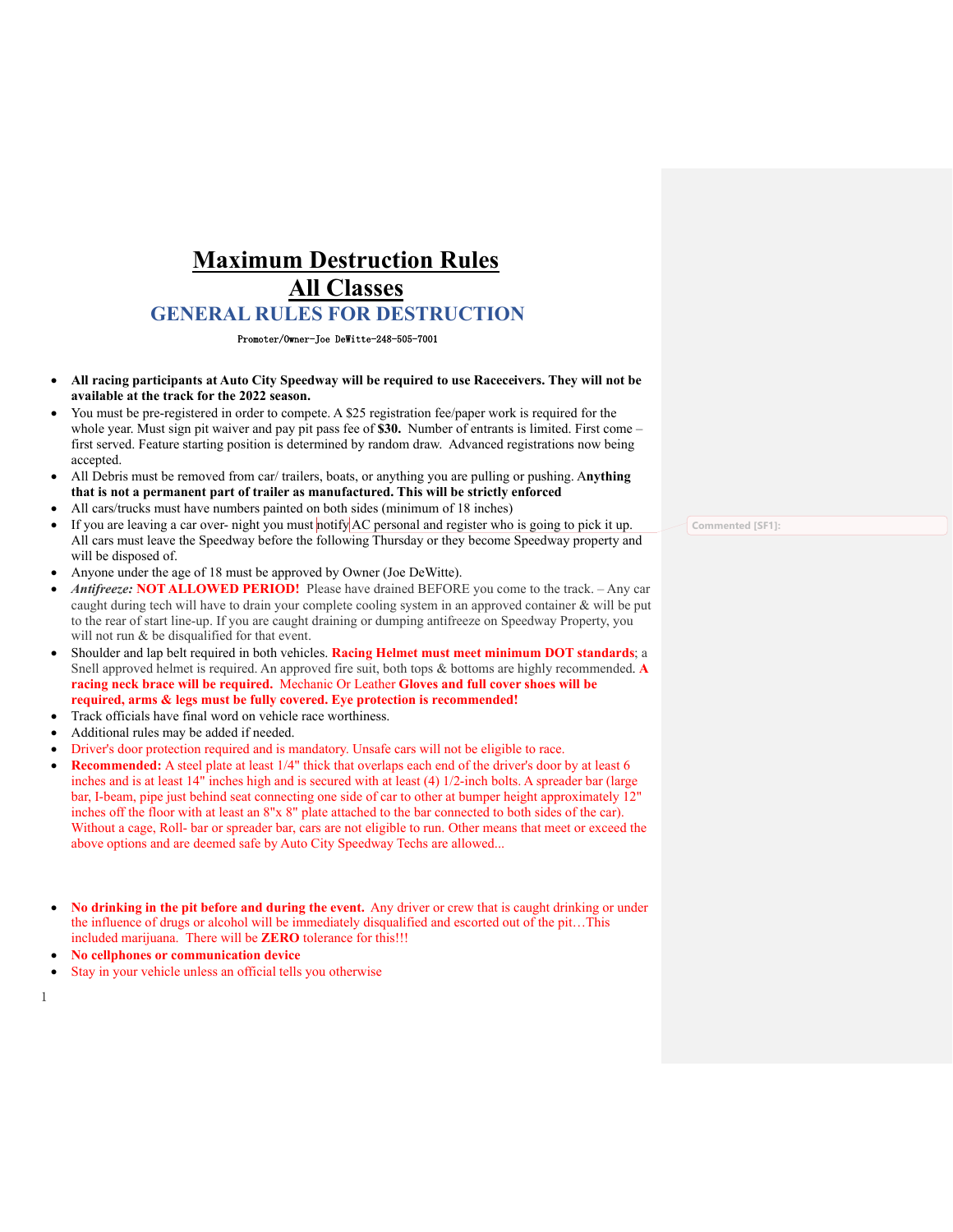- No Start and Park! Competitors that do not make a reasonable effort to race will not receive full start money. Every destruction race pays out something, if not noted. You can ask if you need to know.
- Additional rules may be added if needed.

# **FIGURE-8 TRAILER RACE RULES**

**Objective of Race:** Finish race with your trailer attached while separating the trailers of your competitors from their tow vehicle. If you lose your trailer, you are done with your race and must leave the track if possible. You will be scored accordingly. If you fail to leave the track after the loss of your trailer you will be DQ'd - blackflagged & forfeit any purse or awards. You must retain the axle of your trailer to remain in a race. If you lose your trailer axle, you must leave the race. No trailer tongues only will be allowed to remain in a race. If you purposely hit another tow vehicle with your vehicle you will be DQ'd immediately. Length of race is 10 laps unless only one trailer/tow vehicle combo remains intact. In that event, they will be declared the winner.

- 1. Overall Trailer Length: **Trailer same length as tow vehicle + or - 6", with trailer tongue.**  Smaller may not be allowed. Suggestions are travel trailers, pop-up tent campers, boat trailers, and snowmobile trailers. **All Trailers** require cargo that must be secured, they must have a **decorative** load.
- 2. Pop-up trailers ok as long as it meets min. length rule. If needed, two pop-ups may be attached in train. Popups must be raced in fully extended (popped-up) position.
- 3. Trailer cannot be rigged to self-destruct, leaving only frame to continue racing, and must be able to race without falling apart. Trailers should be destroyed only upon impact with another vehicle. If trailer is rigged to self-destruct, thereby gaining a racing advantage, that driver will be disqualified.
- 4. All Appliances and Heating/cooling units must be removed.
- 5. Glass must be removed.
- 6. **Trailers must be completely cleaned out on inside, removing everything that is not part of unit, i.e. pots and pans, clothes, silverware, trash, household items or anything that is not a permanent part of trailer as manufactured. This will be strictly enforced. Failing to comply will result in a DQ with forfeiture of any winnings.**
- 7. Tongue must be attached to tow vehicle by hitch ball, free pivoting. Safety chains and equalizer bars are not allowed.
- 8. Ballast or weight may not be added.
- 9. Tow Vehicle can be truck, van or car**. No- 4-wheel drives, 3/4-ton or larger, trucks & vans.**
- 10. Starting positions will be determined by length of trailers. (longest -1st, thru, shortest-last)
- 11. All general Destruction Rules apply.

# **CHAIN-GANG RACE RULES**

- 1. Minimum of two vehicles required, with driver in both vehicles. No 4-wheel drive or 3/4-ton pickup trucks or vans. Front car must have brakes fully disabled and working engine. Rear car must have engine fully disabled with working brakes. Engine in trailing vehicle must remain in car.
- 2. Both vehicles must be similar in size and weight, in other words, a large car cannot pull a small car. **This will be strictly enforced. Cars will be weighed if necessary.**
- 3. Chain only may be used to secure vehicles. No double chains allowed. Chain must be securely chained to
- 2 bumper or frame. If vehicles become unattached, they are done with their race and will be scored accordingly.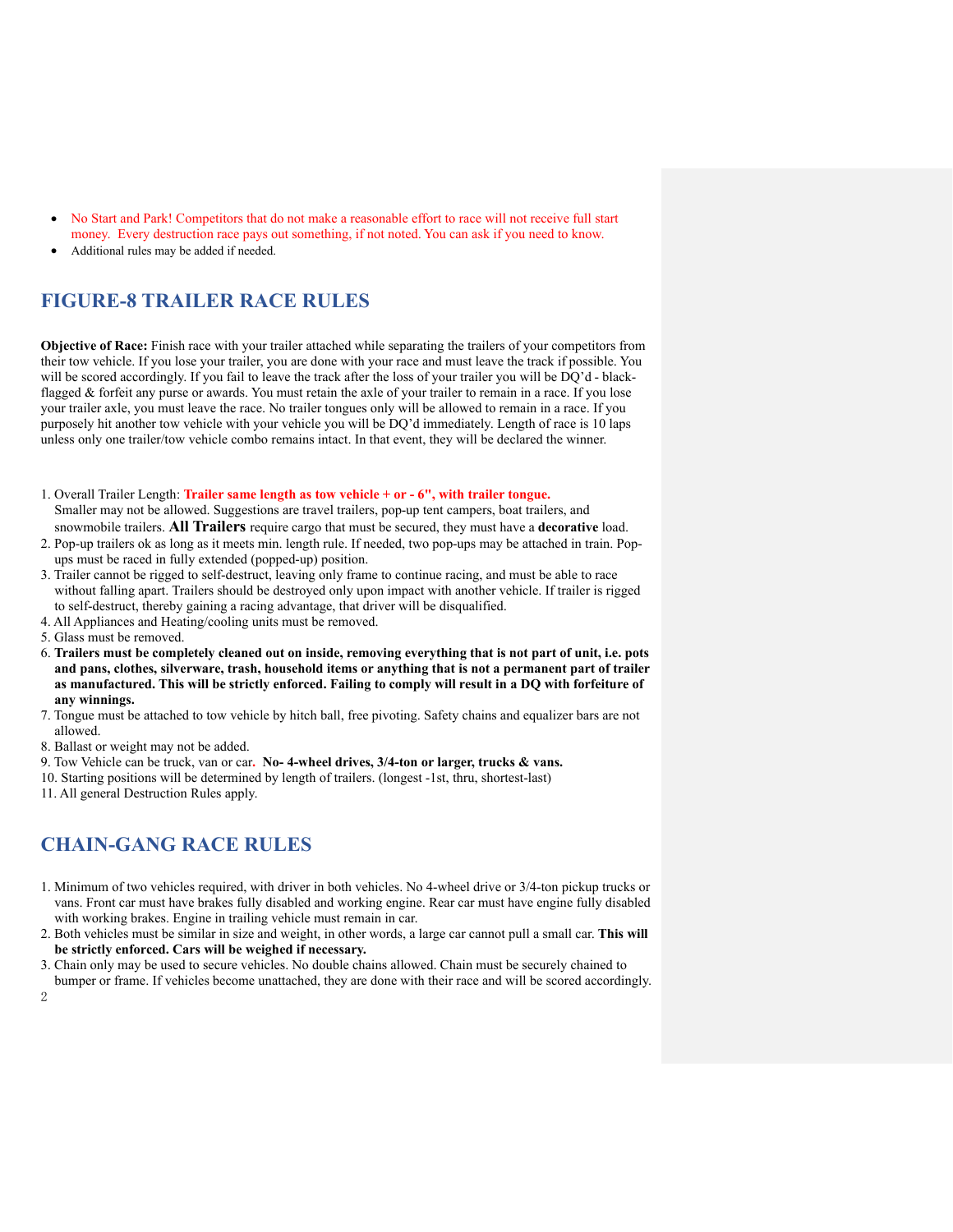Distance from vehicle to vehicle must be no less than 4 feet and no more than 6 feet.

- 4. Battery and gas tanks must be removed from trailing vehicle.
- 5. Doors must be strapped, bolted, chained or welded shut.
- 6. Windshield may remain intact. Side glass, rear window, headlights, taillights, moldings, grill, etc. must be removed.
- 7. All fluids must be removed from trailing vehicle.
- 8. All general Destruction Rules apply.
- Purse: Announced prior to event day. There **may be cases where prize money is based on the** number of cars competing in an event.

### **PUSH CAR RACE RULES**

**NOTE FOR PUSH CARS: These rules are designed to allow cars from the Chain-Gang class to race competitively with the Push cars. A car that is 100 percent legal for the Chain Gang class is also legal for the Push Car class. All other cars must follow the rules outlined here.**

**This is a show for the fans, but for our drivers, this is still a competitive race and safety is a top priority. If in the event the flagman determines any competitor caused an accident or by any action caused another competitor to lose positions by means of unsafe and deliberate driving will result in disqualification. That competitor will lose all money and points for that night.**

- **1.** Minimum of two vehicles required, with driver in both vehicles. No 4-wheel drive or ¾- ton pickup trucks or vans. Front car must have fully disabled engine. Engine in front vehicle must remain in car.
- 2**. Both vehicles must be similar in size and weight, in other words, a large car cannot push a small car. This will be strictly enforced. Cars will be weighed if necessary.**
- 3. Battery and gas tanks must be removed from vehicle being pushed.
- 4. Doors must be strapped, bolted, chained or welded shut.
- 5. Windshield may remain intact. Side glass, rear window, headlights, taillights, moldings, grill, etc. must be removed.
- 6. All fluids must be removed from vehicle being pushed.
- 7. All general Destruction Rules apply.

Purse: Announced prior to event day. **There may be cases where prize money is based on the number of cars competing in an event.**

## **AC SKID CAR RACE**

#### **ALL FRONT WHEEL DRIVE CARS ARE LEGAL TO PARTICIPATE**

**This is a show for the fans, but for our drivers, this is still a competitive race and safety is a top priority. If in the event the flagman determines any competitor caused an accident or by any action caused another competitor to lose positions by means of unsafe and deliberate driving will result in disqualification. That competitor will lose all money and points for that night.**

#### **ELIGIBILITY**

This class is not limited to V6 powered front wheel drive, automatic transmission, mid-size sedan type bodies with American nameplates from General Motors, Ford, and Chrysler. Most any front wheel drive car or van can be used from any manufacture, domestic or foreign. No convertibles! **No alterations** to your car will be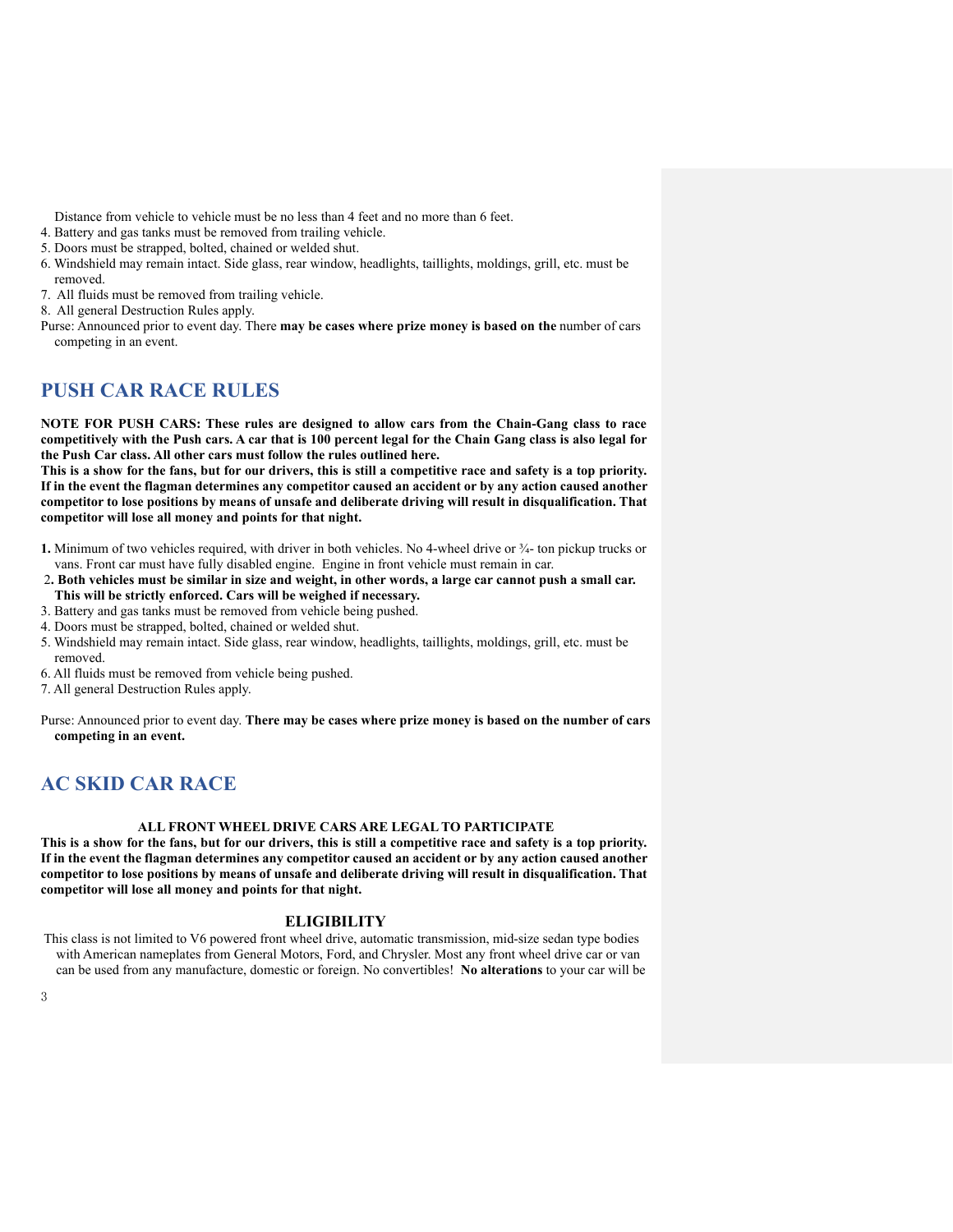allowed unless it is stated in these rules.

#### **BODIES AND CHASSIS**

- **1.** Must be a complete stock body, as produced by the manufacturer.
- **2.** Must have full windshield (Lexan may be used) with all the other glass removed.
- **3.** Front and rear firewalls must be original and in stock locations.
- **4.** All holes and openings in firewalls must be covered with metal.
- Interior door panels that are flammable, upholstery, and headliner must be removed.

#### **FUEL SYSTEMS**

- 1. May run original gas tank in stock location. It is "highly recommended" to be fully covered with steel skid plate. Fuel lines must run below floor pan but not below the frame rails.
- 2. IF YOUR CAR IS DEEMED UNSAFE FOR ANY REASON YOU WILL NOT BE ABLE TO RUN UNTIL THE PROBLEM IS FIXED TO AUTO CITY'S SATISFACTION.

#### **TIRES AND WHEELS**

- **1.** Stock factory (OEM) wheels only, stock for that year, make and model. Stock steel wheels only.
- **2.** DOT street radial tires only are allowed. No exotic or made for racing tires of any sort will be allowed. Auto City officials reserve the right to refuse the use of any tire that appears to have a distinct advantage. If you are unsure about your tires, call first.

**3.** Front two wheels and tires must be the same size. The rear two wheels must have a min 36" x 8" x 1/4" carbon steel plate (skid plate) welded to the bottom of each rear wheel with a curved up-front lip. The skid plate is to be welded to the wheel as to not allow the rear wheels to turn. Skid plate must be able to slide across the racing surface without damaging the racing surface or the vehicle. Auto City Speedway officials will Inspect the proper & safe installation of skid plates at their discretion. All officials' decisions will be binding and final.

**4.** No altering tread face of tires in any way. No retreading. No soaking. No shaving. Tires may be swapped or claimed (\$20.00) by the Auto City Speedway at any time.

#### **\* All General Destruction Rules apply.**

**INSPECTION:** ALL EQUIPMENT IS SUBJECT TO THE APPROVAL OF AUTO CITY TECH OFFICIALS. NO EQUIPMENT WILL BE CONSIDERED AS HAVING BEEN APPROVED BY REASON OF HAVING PASSED THROUGH INSPECTION. ALL COMPETITORS ARE REQUIRED TO BE FAMILIAR WITH ALL AUTO CITY SPEEDWAY TRACK RULES PERTAINING TO YOUR DIVISION. **Purse:** Announced prior to event day.

# **FLAG POLE RACE**

- 1. Prep car as in General Rules
- 2. There will be a flag pole (Lg Tire) set up on the track and all cars must circle it every lap after lap  $#1$ . If a competitor misses circling the flag pole on any lap except the first lap- he or she will not be scored that lap.
- 3. You are allowed to pass by flag pole on 1st lap only.
- 4. Cars must come into the flagpole at a safe rate of speed so not to hit others in the driver's door.
- 5. Car numbers must be on both sides of your car
- 6. Seat belts must be worn at all times
- 7. You must remain in your vehicle unless an official tells you otherwise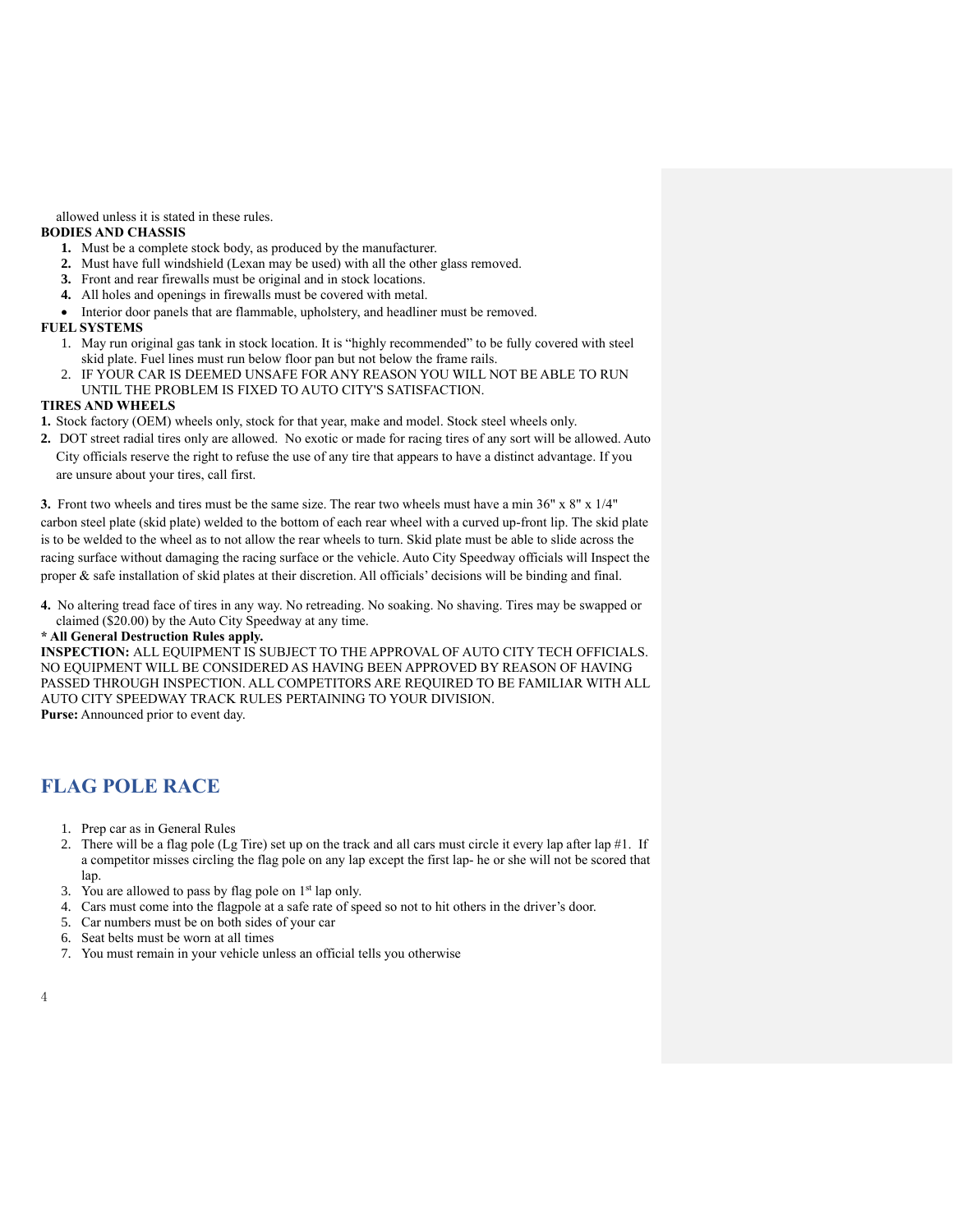## **BOAT RACE RULES**

**Objective of race:** Finish race with your boat attached while knocking over (hitting) as many water barrels as possible with the swing action of the boat, you are towing. If you lose your boat, you are done with your race and must leave the track if possible. You will be scored accordingly. If you fail to leave the track after the loss of your boat, you will be DQ'd - black-flagged & forfeit any purse or awards. If you purposely hit another tow vehicle with your vehicle you will be DQ'd immediately. Length of race is 10 laps unless only one boat/tow vehicle combo remains intact. In that event, they will be declared the winner.

- 1. Overall Boat Length: 12-18-foot boats are suggested. Smaller or larger may be allowed. Suggestions are open bow, outboard motor hulls and jet drive hulls with motor removed.
- 2. In board -out board boat hulls allowed, must have motor, drive shaft & stern drives removed.
- 3. Boats and tethers cannot be rigged to self-destruct or break lose. Boat should be destroyed only upon impact with another vehicle (boat) or upon impact of placed water barrels. If boat is rigged to self-destruct, thereby gaining a racing advantage, that driver will be disqualified.
- 4. Fuel tanks must be removed.
- 5. Glass must be removed.
- 6. **Boats must be completely cleaned out on inside, removing everything that is not part of hull, or anything that is not a permanent part of boat as manufactured. Seats must also be removed if not part of hull. This will be strictly enforced. Failing to comply will result in a DQ with forfeiture of any winnings.**
- 7. Boat must be attached to tow vehicle by 6'-8' chain or cable that will not break apart during race.
- 8. Chain or cable must be securely attached to boat; boat loading eye will not be allowed as a secure attaching system.
- 9. Tow Vehicle can be truck, van or car**. No 4-wheel drives, 3/4 Ton or larger, trucks & vans.**
- 10. Tow Vehicle must be in compliance with all Auto City Speedway Safety Rules. (See Enduro Rules)
- 11. Starting positions will be determined by random draw.
- 12 Speedway will have several track owned boats available, 1st come 1st serve.
- 13. All boats that are not removed from Speedway property 48 hours after event will become the property of Auto City Speedway to dispose of or reuse as desired.

NOTE: Auto City Speedway will only accept boat donations for future events if they are accompanied with their trailer.

## **DRAGGIN RACE RULES**

- **Objective of Race:** Pull (drag) large tire or multiple tires behind tow vehicle while racing against other tire pulling vehicles. Tire's must be large & heavy enough to create smoke while being towed. This helps in clean up and drying off track surface after boat race. No DOT passenger car, DOT truck or race tires will be allowed. Acceptable size (48" Dia. x 18" Width, min.) and # of tires will be determined by track officials.
- 1. Length of chain or tow cable must be long enough as to allow tire or tires to remain totally flat on their side while being towed.
- 2. Tires must be bolted or tethered together as to not separate during race if using multiple tires. This will be strictly enforced.

5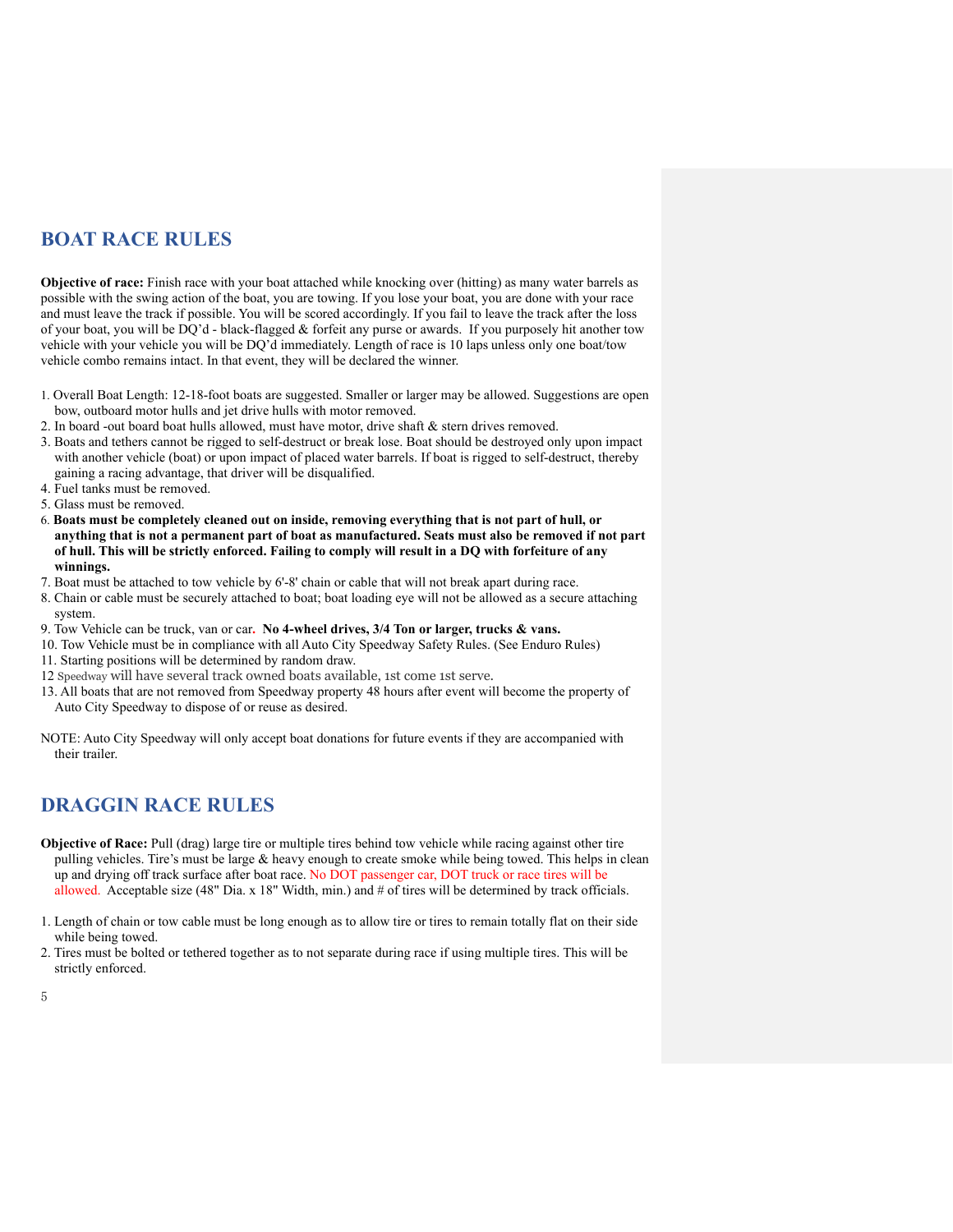3. If you lose your tire or any # of multiple tires, you are done with your race and must leave the track if possible.

4. Length of race is 10 laps unless only one tire/tow vehicle combo remains intact. In that event they will be declared the winner.

5. Any tires you have brought to participate in a race must be removed from track property at the end of that night's events. **No dumping or abandoning of tires will be tolerated.** If you fail to recover your tires, you will forfeit any purse or awards.

6. Dragon race will always run immediately after boat race. If your tow vehicle ran in the boat race, it will not be allowed to participate in the dragon race.

7. Number of entrants is limited to twelve (12). First come – first served. Feature starting position is determined by random draw.

# **"BLIND AS A BAT" RACE- (HOOD RACE) RULES**

**This is a show for the fans, but for our drivers, this is still a competitive race and safety is a top priority. If in the event the flagman determines any competitor caused an accident or by any action caused another competitor to lose positions by means of unsafe and deliberate driving will result in disqualification. That competitor will lose all money and points for that night.**

#### **Note: All Destruction General Rules Apply.**

- **1.** All destruction type carbureted cars, Enduro & All-American Truck series, are legal to participate
- **2.** No 4-wheel drive or ¾- ton pickup trucks or vans. No race cars allowed. This means no cars built to race in a registered race series (Pure Stock, Thunder Truck, Factory Stock, etc.)

**Objective of race:** Run full feature race with the front hood in fully open position. (12 - 15 laps)

- 1. Hoods must be tethered (ratchet strapped), in fully open position on passenger & driver sides.
- 2. Rear & Forward straps will be required to keep hood from falling shut as well as springing back onto windshield.
- 3. Straps must be secured to a structural part of car body or frame.
- 4. No openings allowed in hood for viewing purposes.
- 5. Enduro Tire & wheel rules apply.
- 6. Track officials have final word on vehicle race worthiness.

# **I-75 EXPRESSWAY RULES**

**This is a show for the fans, but for our drivers, this is still a competitive race and safety is a top priority. If in the event the flagman determines any competitor caused an accident or by any action caused another competitor to lose positions by means of unsafe and deliberate driving will result in disqualification. That competitor will lose all money and points for that night.**

**Note: All Destruction General Rules Apply.**

- All destruction types carbureted cars, Enduro & American Trucks are legal to participate
- No 4-wheel drive or 3/4-ton pickup trucks or vans. No race cars allowed. This means no cars built to race in a registered race series (Pure Stock, Thunder Truck, Factory Stock, etc.)

**Objective of race:** Run full feature race (20 - 25 laps) with obstacles that you would normally encounter on xway or major highway. School buses, panel trucks, vehicles towing trailers & road side breakdown vehicles are typical obstacles.

6